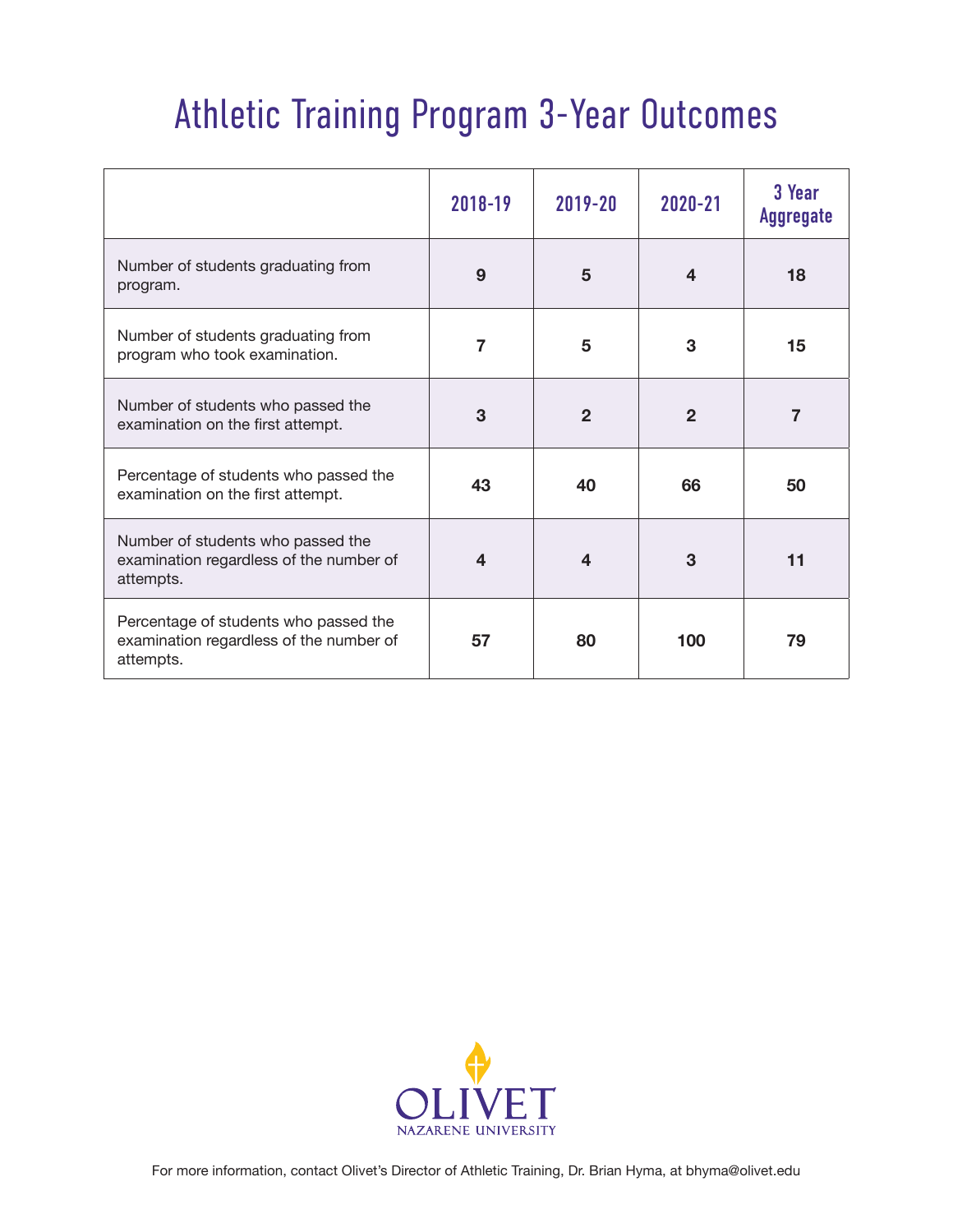## Student Graduation Rate

|                                                | 2018-19 | 2019-20 | 2020-21 | 3 Year<br><b>Aggregate</b> |
|------------------------------------------------|---------|---------|---------|----------------------------|
| Number of students graduating from<br>program. | 9       | 5       | 4       | 18                         |
| Student Graduation Rate (%)                    | 90      | 100     | 100     | 97                         |

## Student Employment Rate

|                                                   | 2018-19 | 2019-20        | 2020-21        | 3 Year<br><b>Aggregate</b> |
|---------------------------------------------------|---------|----------------|----------------|----------------------------|
| Number of students Employed as AT                 | 4       |                | $\overline{2}$ | $\overline{7}$             |
| Student Employment/Placement Rate as<br>AT(%)     | 57      | 20             | 50             | 42                         |
| Number of students employed as other              | 1       | $\overline{4}$ | $\overline{2}$ | $\overline{7}$             |
| Student Employment/Placement Rate as<br>other (%) | 14      | 80             | 50             | 48                         |
| Number of students not employed                   |         | $\bf{0}$       | $\Omega$       |                            |
| Student Not Employed Rate (%)                     | 14      | $\bf{0}$       | 0              | 14                         |